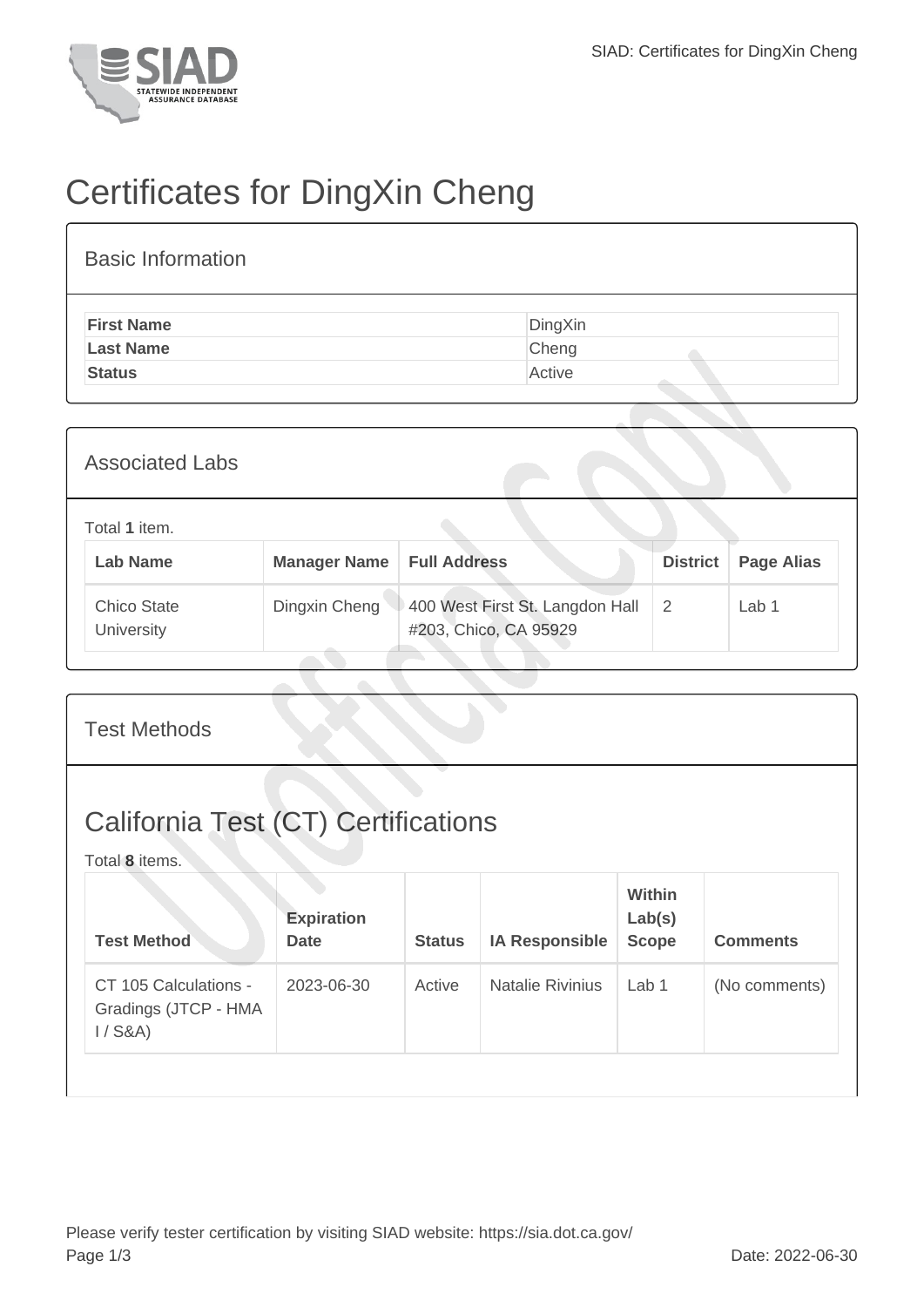

| <b>Test Method</b>                                                                  | <b>Expiration</b><br><b>Date</b> | <b>Status</b>  | <b>IA Responsible</b>   | Within<br>Lab(s)<br><b>Scope</b> | <b>Comments</b> |
|-------------------------------------------------------------------------------------|----------------------------------|----------------|-------------------------|----------------------------------|-----------------|
| CT 106 Definitions -<br>Specific Gravity (SpG)                                      | 2023-06-30                       | Active         | <b>Natalie Rivinius</b> | Lab 1                            | (No comments)   |
| CT 125 GEN Sampling<br>- GENERAL                                                    | 2019-09-01                       | <b>Expired</b> | <b>Natalie Rivinius</b> | Lab <sub>1</sub>                 | (No comments)   |
| CT 201 Sample<br>Preparation - Soil and<br>Aggregates (JTCP -<br><b>S&amp;A)</b>    | 2023-06-30                       | Active         | <b>Natalie Rivinius</b> | Lab <sub>1</sub>                 | (No comments)   |
| CT 202 Sieve analysis<br>- Fine and Coarse<br>Aggregates (JTCP -<br><b>S&amp;A)</b> | 2019-09-01                       | Expired        | <b>Natalie Rivinius</b> | Lab <sub>1</sub>                 | (No comments)   |
| CT 226 Moisture<br>Content - Soils and<br>Aggregates (JTCP -<br><b>S&amp;A)</b>     | 2019-09-01                       | <b>Expired</b> | <b>Natalie Rivinius</b> | Lab <sub>1</sub>                 | (No comments)   |
| CT 308 Bulk SpG and<br>Density - HMA                                                | 2019-09-01                       | Expired        | <b>Natalie Rivinius</b> | Lab 1                            | (No comments)   |
| CT 309 Max SpG and<br>Density - HMA                                                 | 2019-09-01                       | Expired        | <b>Natalie Rivinius</b> | Lab <sub>1</sub>                 | (No comments)   |

## AASHTO/ASTM Proficiencies

| <b>Test Method</b> | <b>Expiration Date</b> | Status   IA Responsible   Scope | <b>Within Lab(s)</b> | <b>Comments</b> |
|--------------------|------------------------|---------------------------------|----------------------|-----------------|
| No results found.  |                        |                                 |                      |                 |